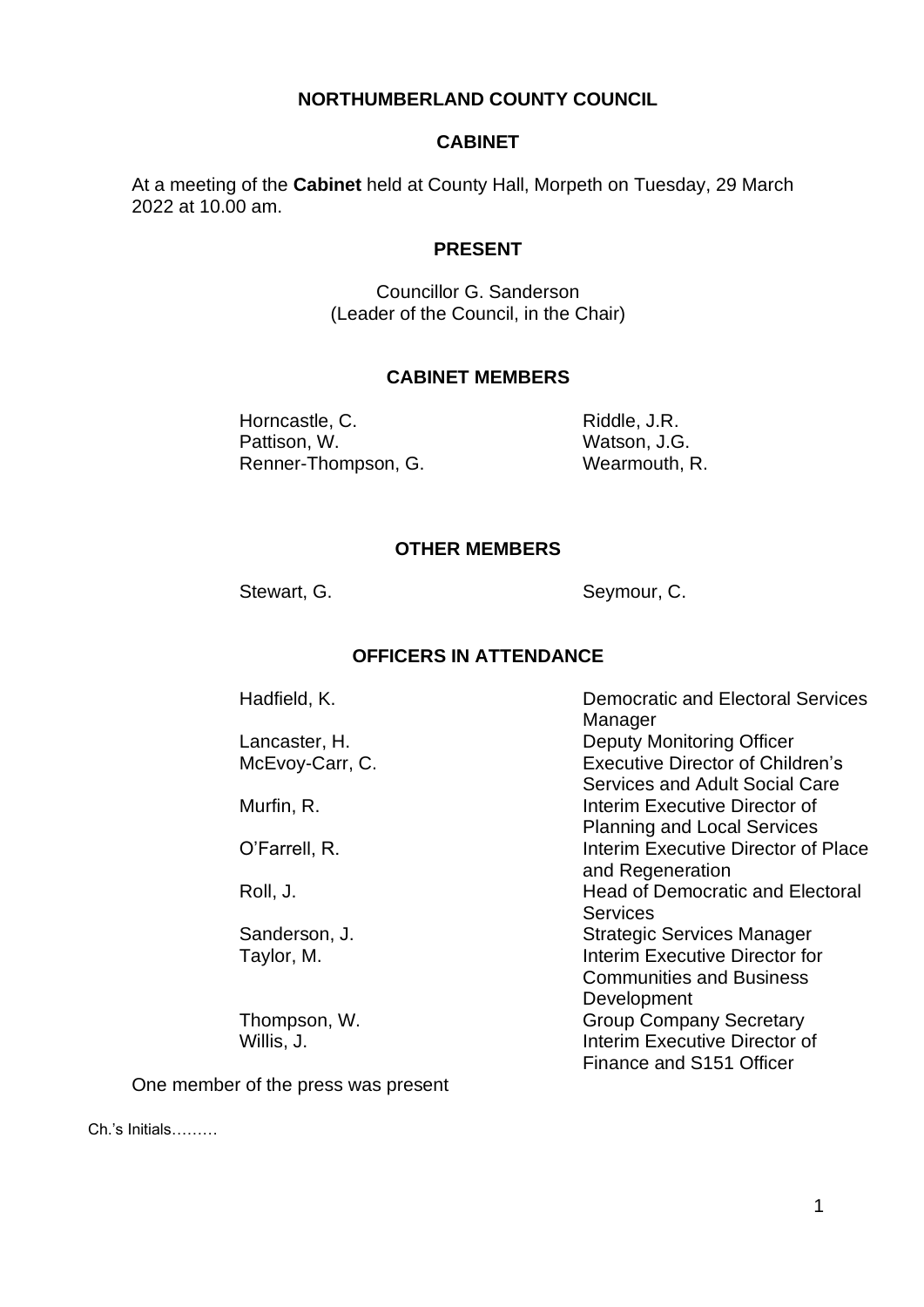## **105. APOLOGIES FOR ABSENCE**

Apologies were received from Councillors Ploszaj and Flux.

### **106. DECLARATIONS OF INTEREST**

Councillor Renner Thompson declared an interest in item 7 on the agenda as a director of NEHL.

### **107. MINUTES**

**RESOLVED** that the minutes of the meeting of Cabinet held on 8 March 2022, as circulated, be confirmed as a true record and signed by the Chair.

### **108. REPORT OF THE  INTERIM EXECUTIVE DIRECTOR PLANNING AND LOCAL SERVICES**

### **Adoption of the Northumberland Local Plan (2016 - 2036)**

The report presented the Inspectors' Report into the independent examination of the Northumberland Local Plan and sought Cabinet's approval to recommend that the Council approve the adoption of the Northumberland Local Plan (2016-2036), including the Policies Map, as amended by main modifications and additional changes, following its Independent Examination by the Planning Inspectors appointed by the Secretary of State (report attached to the signed minutes).

The report was presented by Councillor Horncastle who drew members' attention to the key points of the report. The Plan would be a blueprint for the future of Northumberland and would provide the modern policies which were badly needed. He highlighted the benefits the Plan would bring including speeding up the application process, officers being able to deal with applications from all parts of the County and pre applications being done by the policy team, which would provide more consistency. The Plan would be a massive boost to the economy of the County.

Mr Murfin detailed some key points including those around housing numbers and employment land. The Plan also gave teeth to the Council's current corporate priorities and was a Plan for growth.

Councillor Horncastle referred to the neighbourhood plans which were in place and the need for review. Mr Murfin replied that the first generation plans had addressed that they were working from a local plan base that was out of date so would need to be reviewed. The more recent ones had been prepared in light of the developing Local Plan so would probably just need some slight tweaks.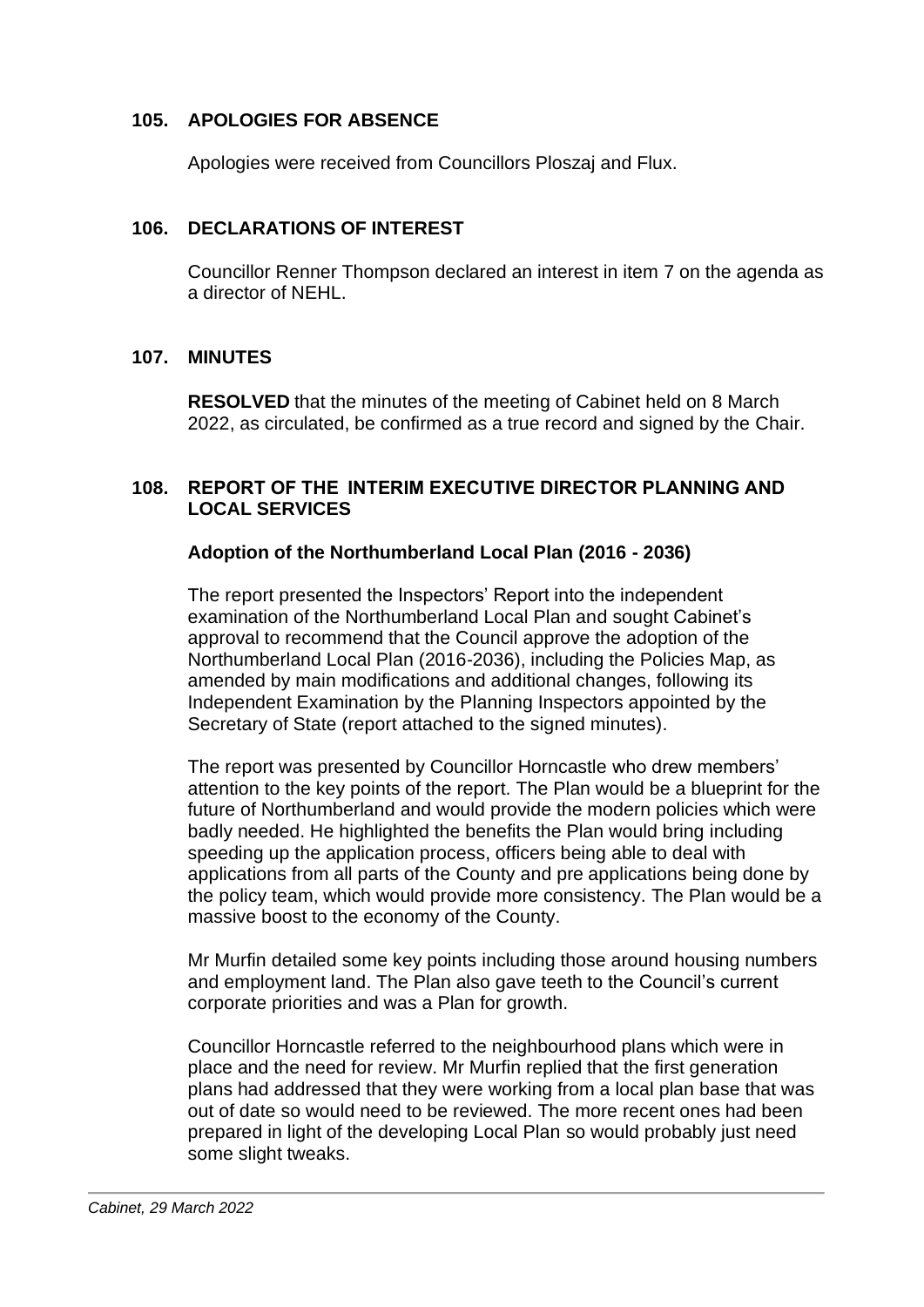Councillor Riddle welcomed the Local Plan and asked if there was sufficient employment land identified going forward. Mr Murfin advised that as much employment land had been identified as could be justified, including some minor green belt releases. Officers would need to look at areas in the south east of the County and along the Northumberland Line corridor in light of emerging economic needs.

Councillor Renner Thompson welcomed the stipulations on new residential housing in some of his parishes. This, along with the investment in affordable housing from the Authority would go a long way to providing housing for local people in areas where it was much needed.

The Leader made reference to the decision which had been made in 2017 to withdraw the previous Local Plan as the new Administration had not been happy with the new housing numbers and the deletion of the green belt. He maintained this had been the right decision and this was borne out by the Plan which was before members today for approval. He thanked officers for all of their work on this and for the exemplary way in which they had undertaken the consultation process.

# **RESOLVED** that:-

- (i) the content of the Inspectors' Report into the Examination of the Northumberland Local Plan (Appendix 3), together with the Schedule of Main Modifications appended to the Inspectors' Report (Appendix 4) be noted; and
- (ii) Council be recommended to:
- (a) note the content of the Inspectors' Report into the Examination of the Northumberland Local Plan (Appendix 3), together with the Schedule of Main Modifications appended to the Inspectors' Report (Appendix 4).
- (b) adopt the Northumberland Local Plan (2016 2036) (Appendix 1), incorporating the Main Modifications as set out in the Schedule of Main Modifications appended to the Inspectors' Report (Appendix 4) and the additional changes to the Local Plan (Appendix 5).
- (c) subject to recommendation (b), approve the adoption of the Northumberland Local Plan (2016 – 2036) (Appendix 1) to take effect from 31 March 2022.
- (d) subject to recommendation (b), adopt the Northumberland Local Plan (2016 – 2036) Policies Map (Appendix 2), incorporating the changes in the Schedule of Proposed Main Modifications to the Northumberland Local Plan Policies Map June 2021 (Appendix 6), the Schedule of Proposed Main Modifications to the Northumberland Local Plan Policies Map - Appendices, June 2021 (Appendix 7) and the additional changes to the Local Plan (Appendix 5).
- (e) subject to recommendation (b), approve the adoption of the Northumberland Local Plan (2016 – 2036) Policies Map (Appendix 2) to take effect from 31 March 2022.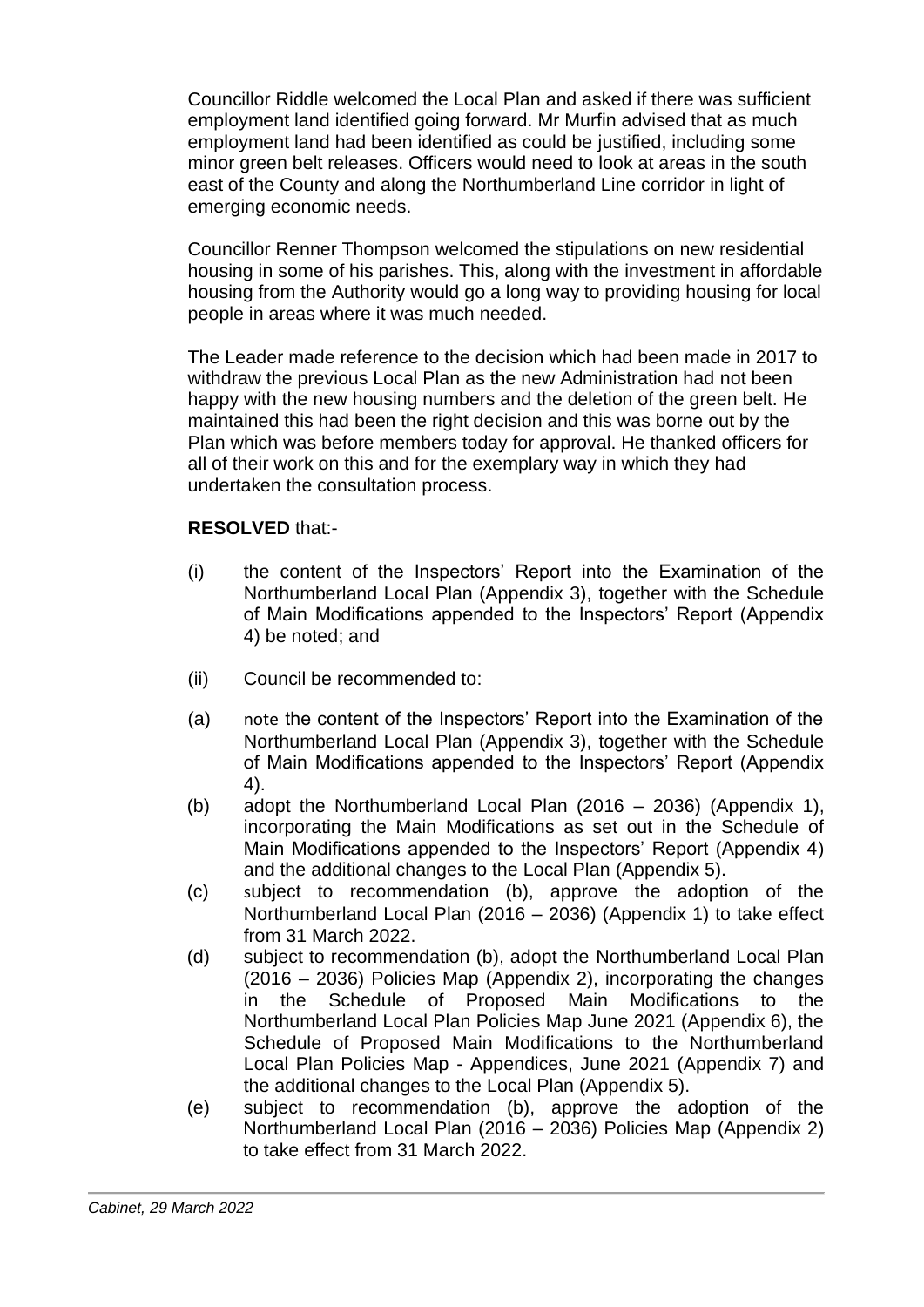(f) subject to recommendation (b), agree the revocation of the following development plan documents, to take effect from the 12 May 2022 (following the statutory six-week legal challenge period from the adoption date of the Northumberland Local Plan):

• Alnwick Local Development Framework Core Strategy (October 2007)

• Alnwick District Wide Local Plan (April 1997) – Saved Local Plan Policies (under the Secretary of State's Direction, 31 August 2007)

• Berwick -upon-Tweed Borough Local Plan (April 1999) - Saved Local Plan Policies (under the Secretary of State's Direction, 31 August 2007)

• Blyth Valley Local Development Framework Core Strategy (July 2007)

• Blyth Valley Local Development Framework Development Control Policies DPD (September 2007)

• Blyth Valley District Local Plan (May 1999) - Saved Local Plan Policies (under the Secretary of State's Direction, 28 September 2007)

• Castle Morpeth District Local Plan (February 2003) - Saved Local Plan Policies (under the Secretary of State's Direction, 31 August 2007)

• Tynedale Local Development Framework Core Strategy (October 2007)

• Tynedale District Wide Local Plan (April 2000) - Saved Local Plan Policies (under the Secretary of State's Direction, 31 August 2007)

• Wansbeck District Local Plan (July 2007) - Saved Local Plan Policies (under the Secretary of State's Direction, 22 April 2010)

• Northumberland Minerals Local Plan (March 2000) - Saved Local Plan Policies (under the Secretary of State's Direction, 31 August 2007)

• Northumberland Waste Local Plan (December 2002) - Saved Local Plan Policies (under the Secretary of State's Direction, 31 August 2007)

• Northumberland County and National Park Joint Structure Plan First Alteration (February 2005) - Saved Policy S5 (Green Belt Extension).

- (g) subject to recommendation (b), agree the revocation and downgrading of the Supplementary Planning Documents as set out in Appendix 8, to take effect from the 12 May 2022 (following the statutory six-week legal challenge period from the adoption date of the Northumberland Local Plan).
- (h) subject to recommendation (b), note the content of the Adoption Statement attached at Appendix 9 prepared in accordance with Regulation 26 of the Town and Country Planning (Local Planning) (England) Regulations 2012).
- (i) subject to recommendation (b), approve the Sustainability Appraisal Post-Adoption Statement (Appendix 10); and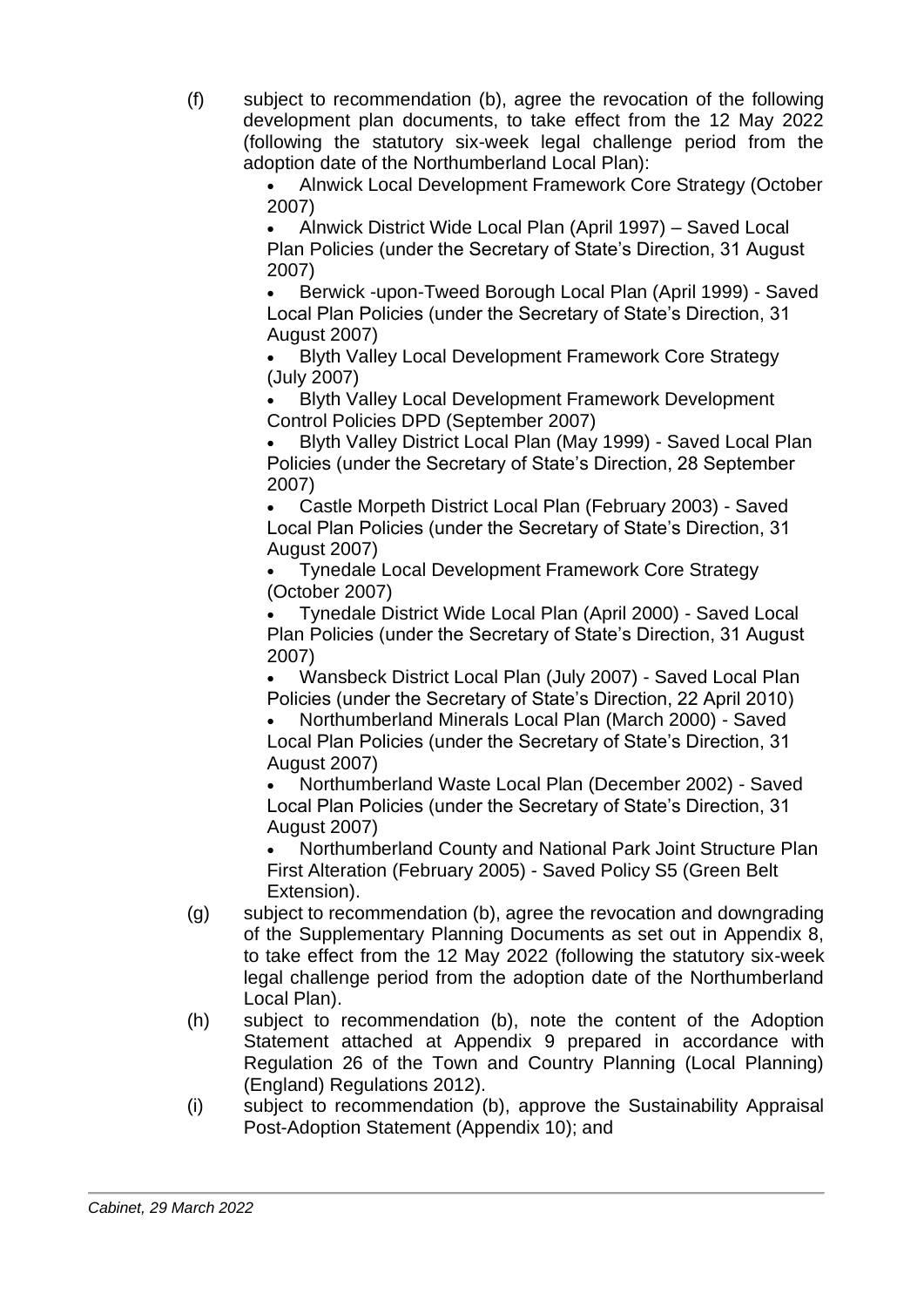(j) subject to recommendation (b), authorise the Interim Executive Director of Planning and Local Services in consultation with Cabinet Member for Community Services, to make any additional necessary minor textual, graphical, presentational or layout amendments to the Northumberland Local Plan (2016-2036) (Appendix 1) and its Policies Map (Appendix 2) to finalise the Plan prior to publication.

In accordance with Minute No.106, Councillor Renner Thompson left the meeting at this point.

# **109. EXCLUSION OF PRESS AND PUBLIC**

## **RESOLVED:-**

(a) That under Section 100A (4) of the Local Government Act 1972, the press and public be excluded from the meeting during consideration of the following items on the Agenda as they involve the likely disclosure of exempt information as defined in Part I of Schedule 12A of the 1972 Act, and   

   (b) That the public interest in maintaining the exemption outweighs the public interest in disclosure for the following reasons:-  

# **Agenda Item   Paragraph of Part I of Schedule 12A**

7  3  

Information relating to the financial or business affairs of any particular person (including the authority holding that information).    

AND   The public interest in maintaining this exemption outweighs the public interest in disclosure because disclosure could adversely affect the business reputation or confidence in the person / organisation, and could adversely affect commercial revenue.  

### **110. REPORT OF THE INTERIM EXECUTIVE DIRECTOR OF COMMUNITIES AND BUSINESS DEVELOPMENT AND CONTROLLING SHAREHOLDER'S REPRESENTATIVE**

## **Northumberland Enterprise Holdings Ltd and Northumbria Integrated Consultancy Ltd – Request For Reserved Matter Approval**

The report requested formal Shareholder approval of a Reserved Matter under the Articles of Association of Northumberland Enterprise Holdings Ltd ("NEHL") and its single subsidiary Northumbria Integrated Consultancy Ltd